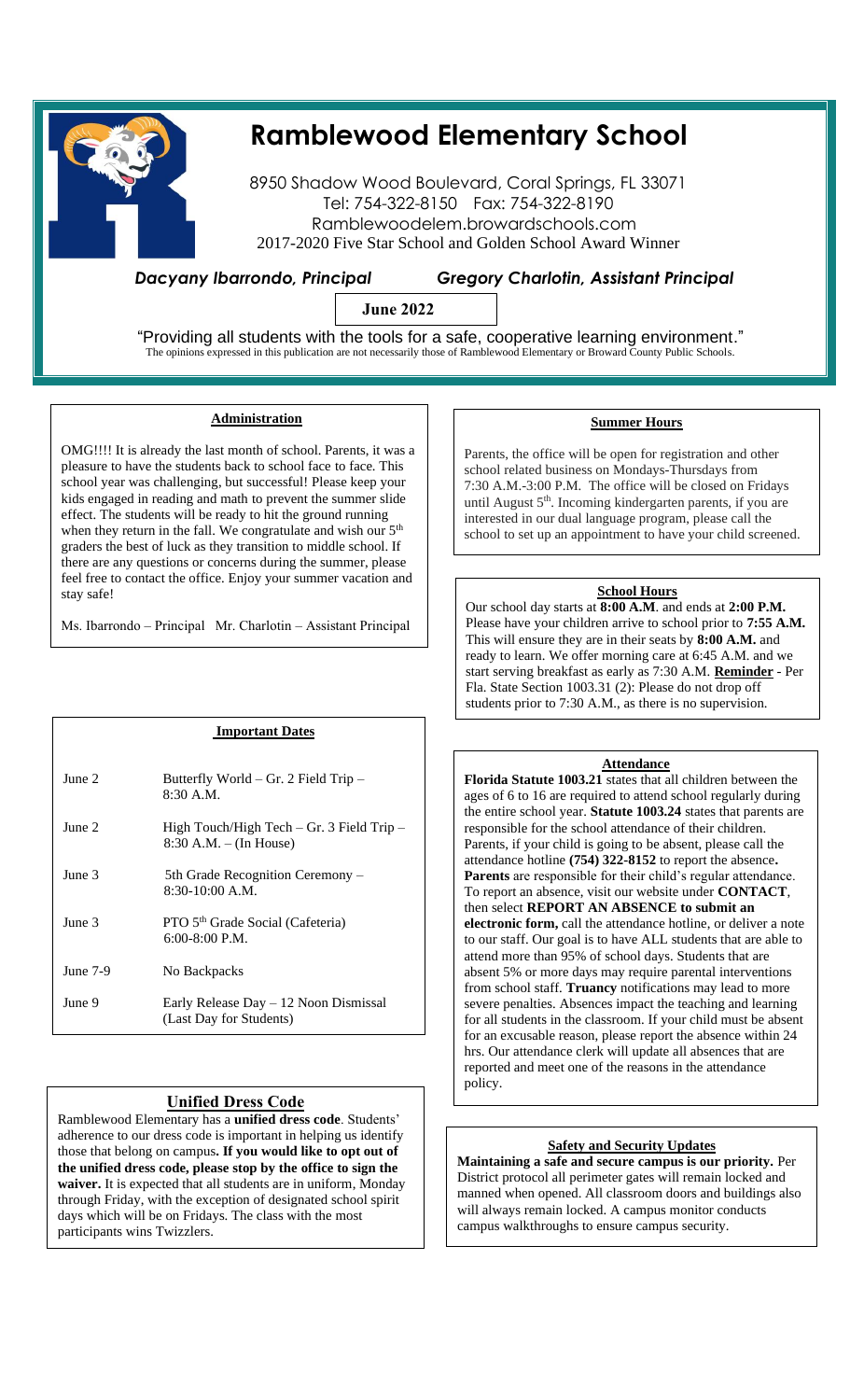#### **PreK**

Woo Hoo! We did it! Over the summer remember to continue to practice your letters, numbers, colors, shapes, and language skills. See you all again in August.

## **Kindergarten**

WOOHOOO!!! We made it! We had an amazing time in Kindergarten this year! We learned a lot, made new friends, and created many wonderful memories. Some suggestions to keep skills strong over the summer are: read every day, ask comprehension questions after/before/during reading, complete i-Ready summer lessons, review sight words, letters/sounds, and practice writing skills. We worked hard this year to get ready for first grade. Please keep skills strong over the summer to avoid the "summer slide." Have a terrific summer and READ READ READ!

#### **2 nd Grade**

It has been a great and exciting year in second grade! We would like to thank the second grade families for making this year as successful as it has been. Through your dedication and willingness to work with us, we were able to tackle this year successfully. As we begin to close out our year, we ask that you continue to work on fact fluency with your scholar. This means your scholar should be able to do addition and subtraction problems 0-20 with automaticity. We are extremely proud of the growth this year in reading! Please remember to keep your scholar reading throughout the summer. Daily reading will help to keep your scholar on track and prevent the "summer slide". Once again, thank you and have an awesome summer!

#### **4 th Grade**

We are so proud of our students; it was a pleasure getting to know them, teaching them, and watching them grow. It was amazing to see how our 4th grade students met this year's challenges and thrived in spite of them! They definitely embraced our school theme of Building Back Better (and stronger and smarter!). In order to be ready for next year's learning in 5th grade, students should avoid the "summer slide" by reading for a minimum of 30 minutes daily in a variety of texts (both fiction and non-fiction) and by continuing to work on their green lesson paths in both Reading and Math I-Ready throughout the summer and by practicing basic math skills in daily life (addition, subtraction, multiplication, and division). We thank all who supported our hard work this year, and we wish everyone a safe and fabulous summer vacation!

# **Student I.D. Badges**

Reminder: All students in Broward County Schools are required to wear identification badges. Each student will receive a school ID badge upon registration. If the badge is stolen, misplaced, or otherwise not accessible to the student while on campus, a replacement will be issued.

**Reminder:** The I.D. badge will remain in school.

## **Stay Connected**

**You can follow Ramblewood Elementary on the platforms listed below:**

- **Facebook – Ramblewood Elementary PTO**
- **Instagram – Ramblewoodelementary**
- **Twitter – Ramblewoodelem**

#### **1 st Grade**

First grade is almost over and it has been an interesting year. The boys and girls have worked very hard all year on the skills needed to have a successful first grade experience. Second grade is right around the corner. Here are a few reminders to work on over the summer so students do not forget all the skills learned this year. \* Remember to keep reading and practicing sight words all summer. Your child should read daily for about 10 minutes. The more fluent of a reader your child is the more successful they will be. \*Have your child practice writing complete sentences using proper capital and lower-case letters, as well as proper punctuation. This school year we have written narrative, opinion and informational pieces. \* Keep practicing addition and subtraction. This semester we have worked with graphing information and using the data to answer questions. We have also practiced telling time to the hour and half hour. Parents thank you very much for all your cooperation, support, and your hard work this school year. It was a challenge for all of us and working together made it a successful school year. Have a safe and fun summer!

#### **3 rd Grade**

The end of the year is approaching quickly, and we are so proud of our students and their accomplishments! We will continue to reinforce third grade skills to achieve proficiency. Your child should have his/her multiplication facts 0-12 memorized by now and know them in a "snap." To prevent the "summer slide" and be ready for next year's learning in 4th grade, please have your child read a variety of texts (fiction & non-fiction) daily to keep his/her reading skills sharp. Use the summer to have your child prepare for the next school year – memorize multiplication facts, write a clear and concise paragraph, and read daily on his/her level. We thank all the parents for their support this year, and we wish everyone a safe and remarkable summer!

## **5 th Grade**

It has been our pleasure teaching your children this school year! It is amazing how fast time flies. We want to ensure the students are ready for sixth grade. They have a long summer ahead of them, and we know, "if they don't use it, they lose it". We recommend that the students continue reading over the summer. This has been a crazy year for all of us, but we did it!!!! We wish you all a restful and enjoyable summer vacation. Best of luck in middle school.

#### **Volunteer**

To volunteer or chaperone a field trip in a Broward County Public School, you must be cleared first. Please fill out the application on the link provided and make sure you do it within enough time for the application to be processed, which may take several days.

**<http://browardschools.com/volunteerapplication>**

**Back to School Forms for New Students** Complete all Back-to School Forms needed on-line! **<https://www.browardschools.com/BTS>**

Free and Reduced Lunch Applications – **<http://www.myschoolapps.com/>**